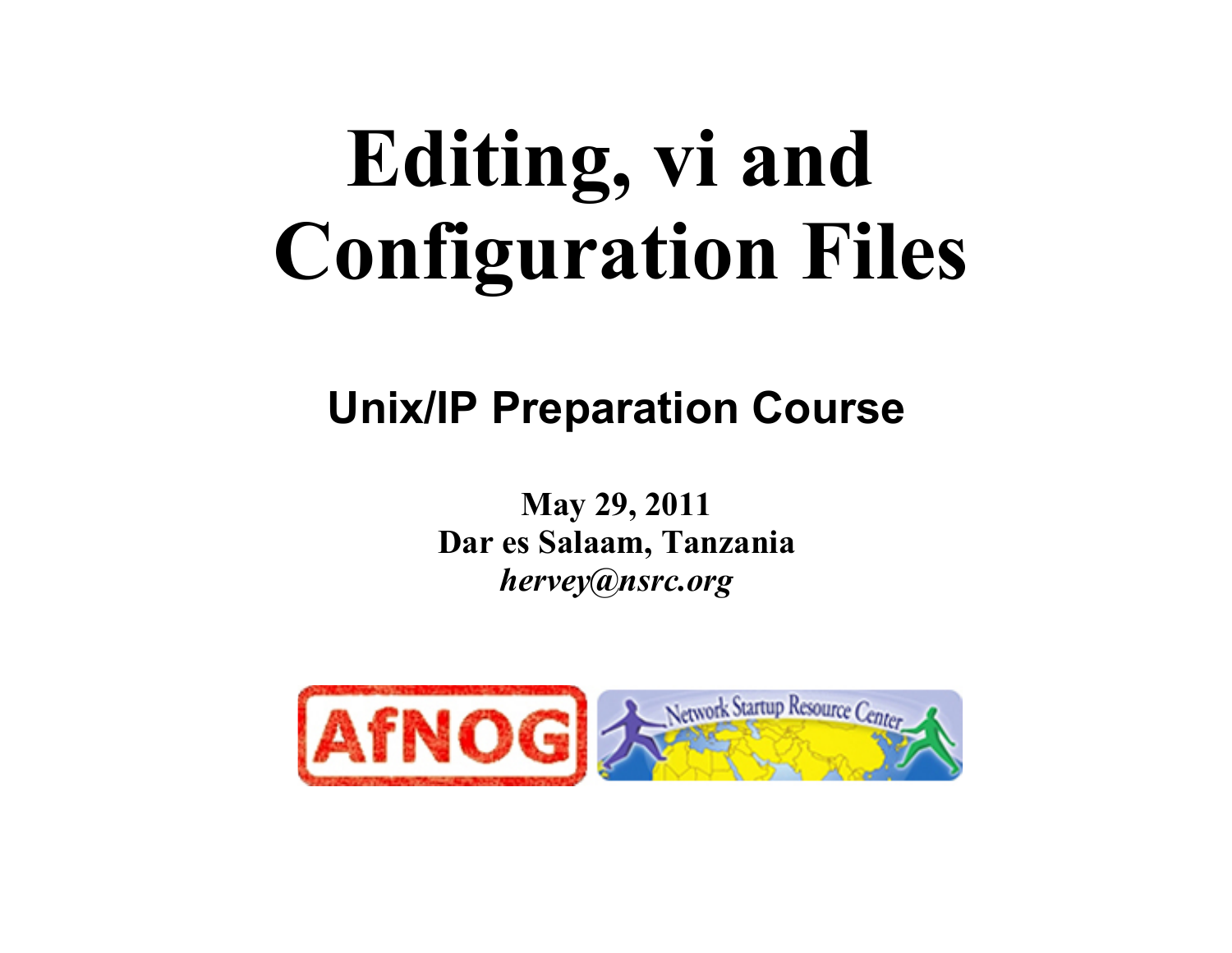### Goals

- Be able to edit a file using vi
- Use some of vi's more advanced features
- Begin to understand the "language" of configuration files
- Use alternate editors: ee, joe, pico, nano, emacs, xemacs, gedit, etc.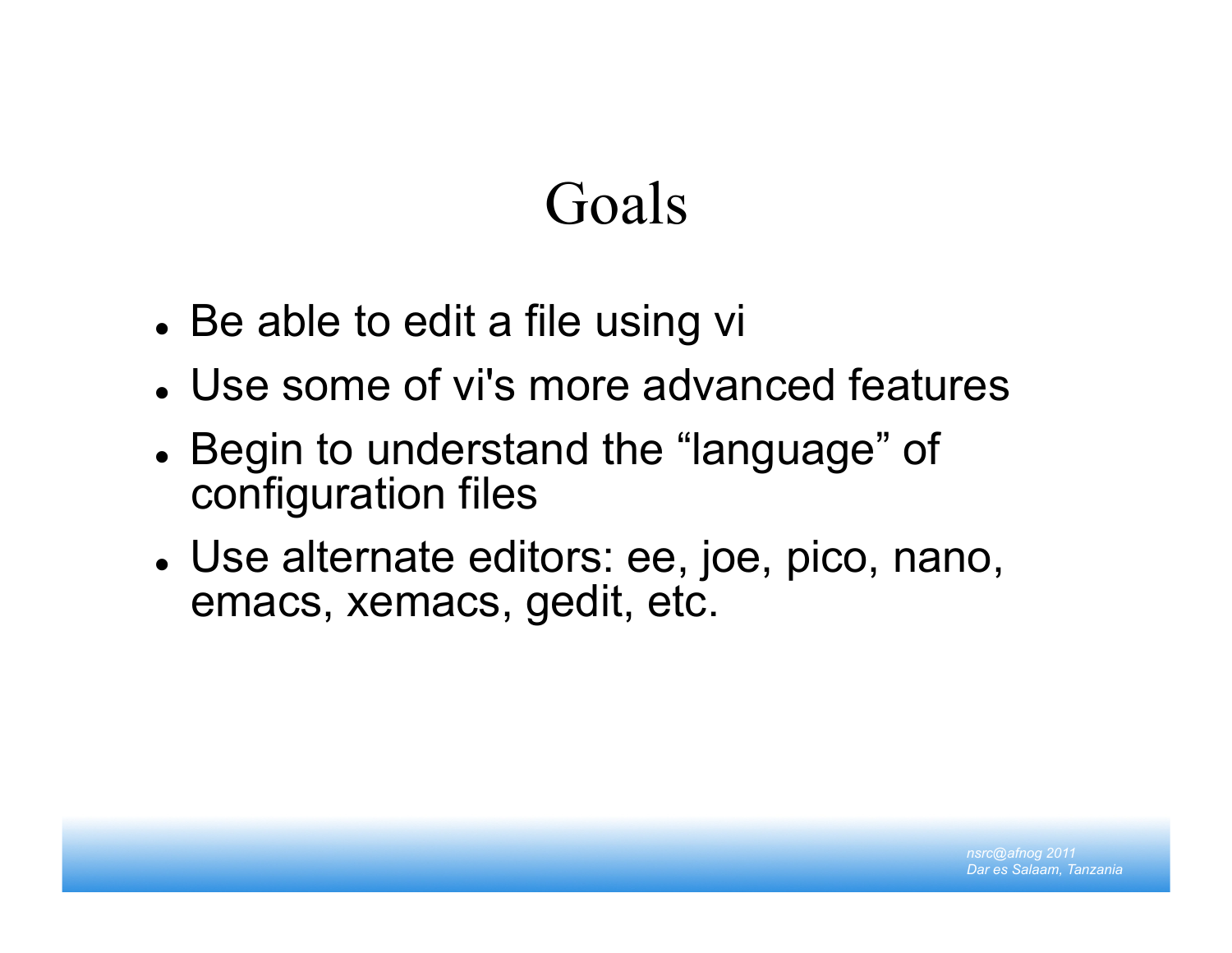# Some of our philosophy about vi

- It's available!
- Wait, what was that? Oh yeah, it's available!
- . It's has some very powerful features.
- $\bullet$  It's ubiquitous in UNIX (visudo, vipw, vigr, etc.)
- Not that hard to learn after initial learning curve.
- Impress your friends and family with your arcane knowledge of computers.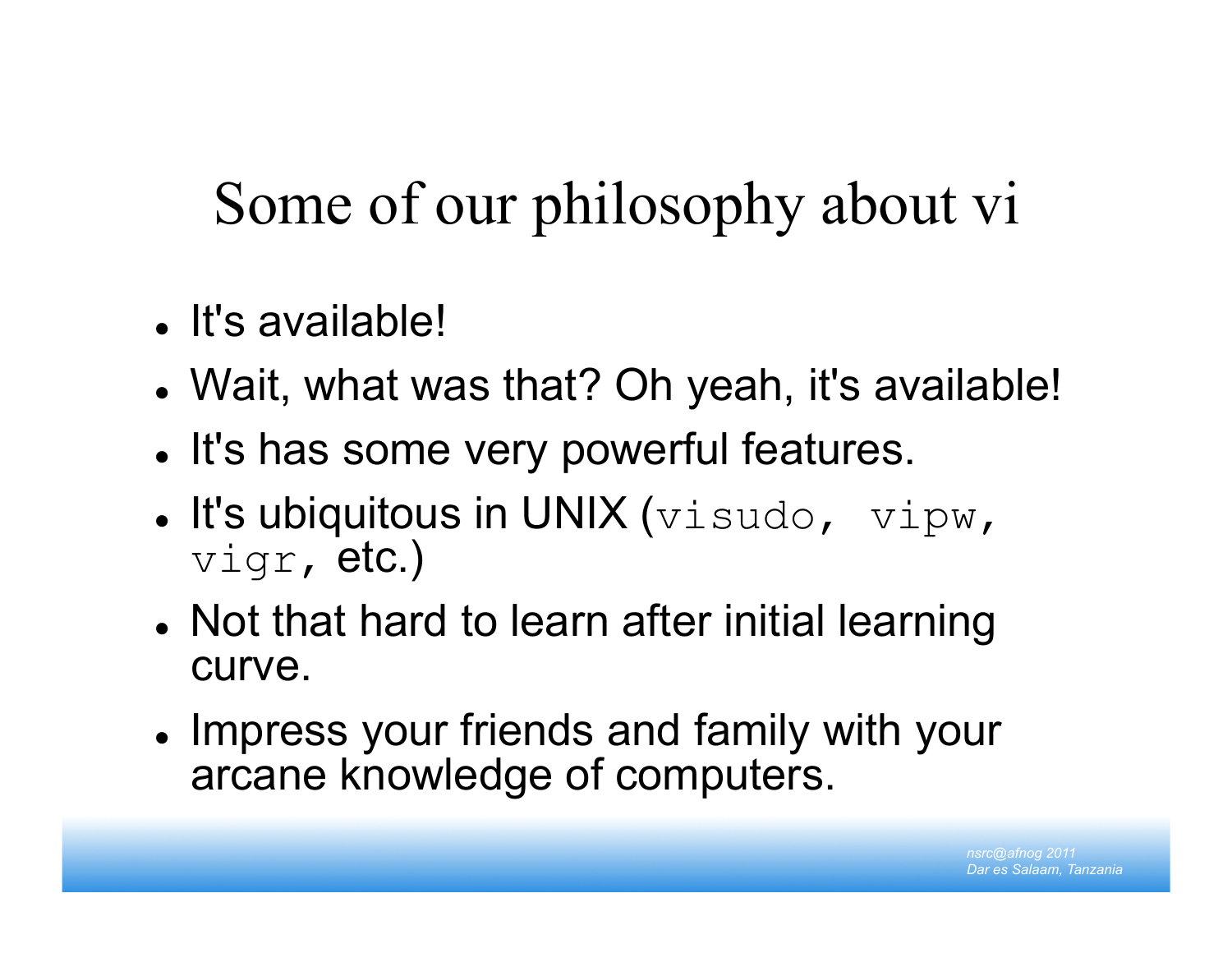### Why is vi "so hard to use"?

Like all things it's not really – once you are used to how it works.

The *critical* vi concept:

- 1. vi has two modes
- 2. These modes are *insert* and *command*

Let's see how we use these...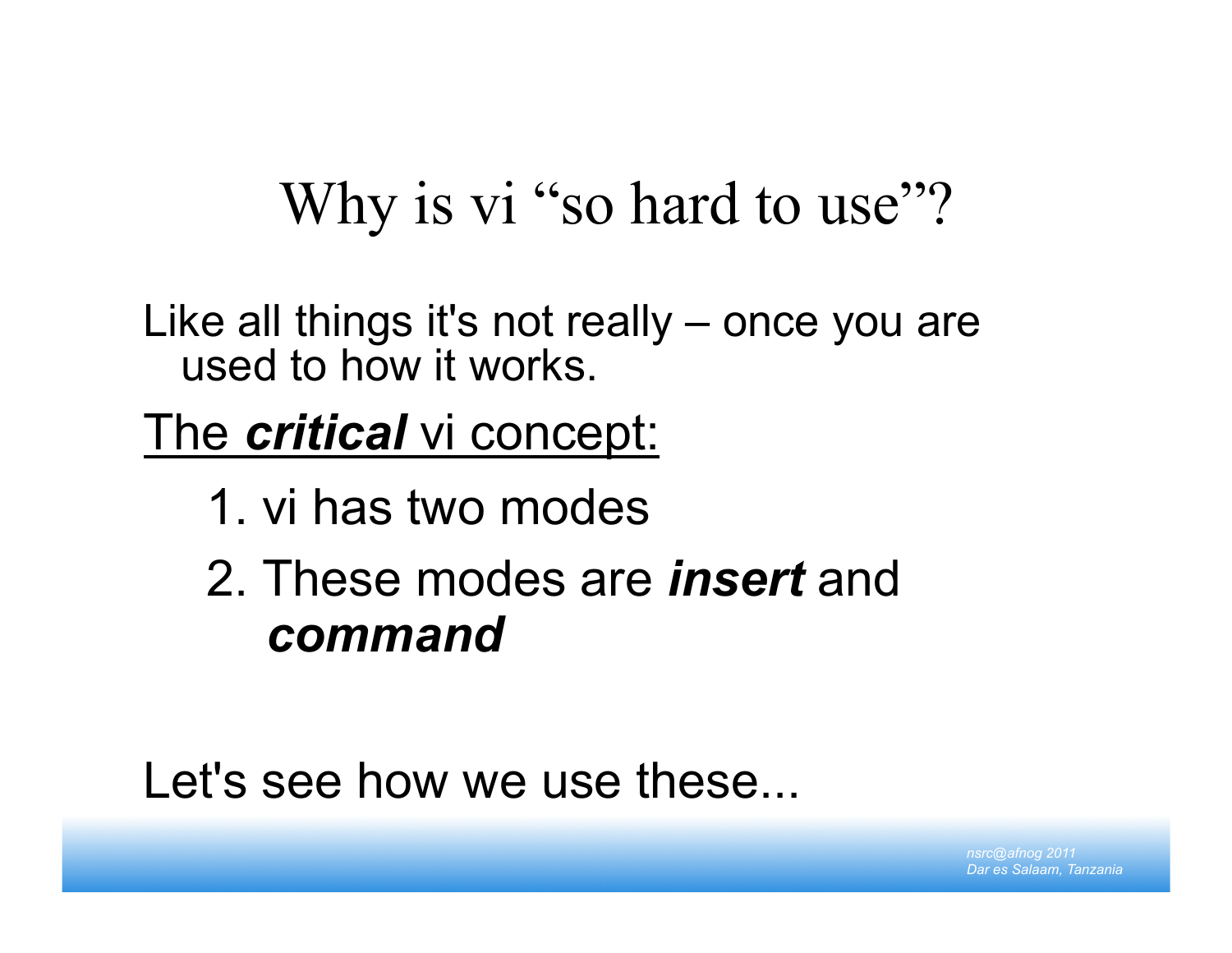#### vi command and insert modes

#### Swapping modes

- When you open a file in vi you are in *command mode* by default.
- If you wish to edit the file *you need to switch to insert mode first*.
- To exit *insert mode* press the ESCape key.
- If you get used to this concept you are halfway done to becoming a competent vi user.

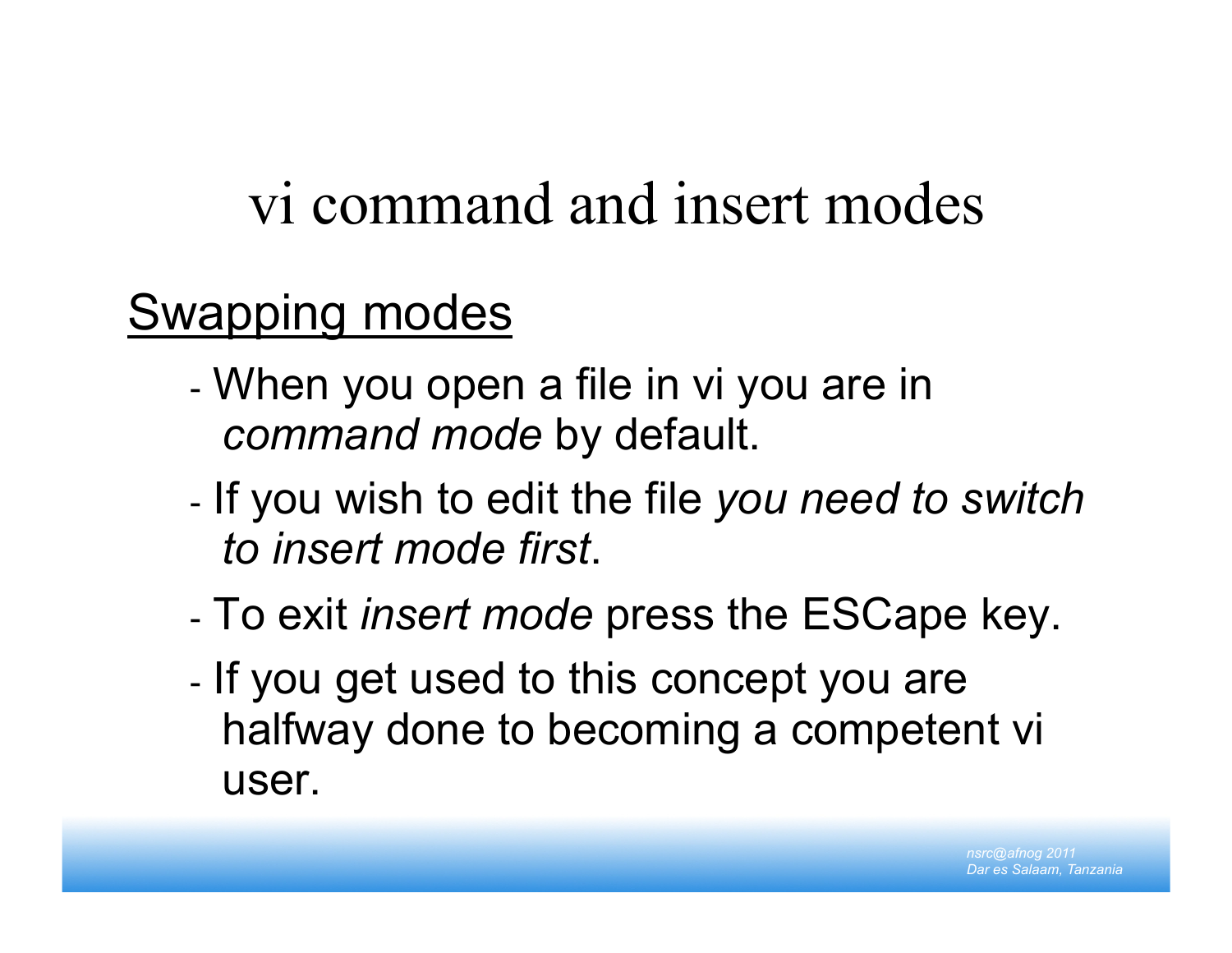#### vi insert mode

Two common ways to enter insert mode upon opening a file include:

- Press the "i" key to start entering text directly after your cursor.
- Press the "o" key to add a new line *below* you cursor and to start adding text on the new line.
- Remember, to exit *insert mode* press the ESCape key at any time.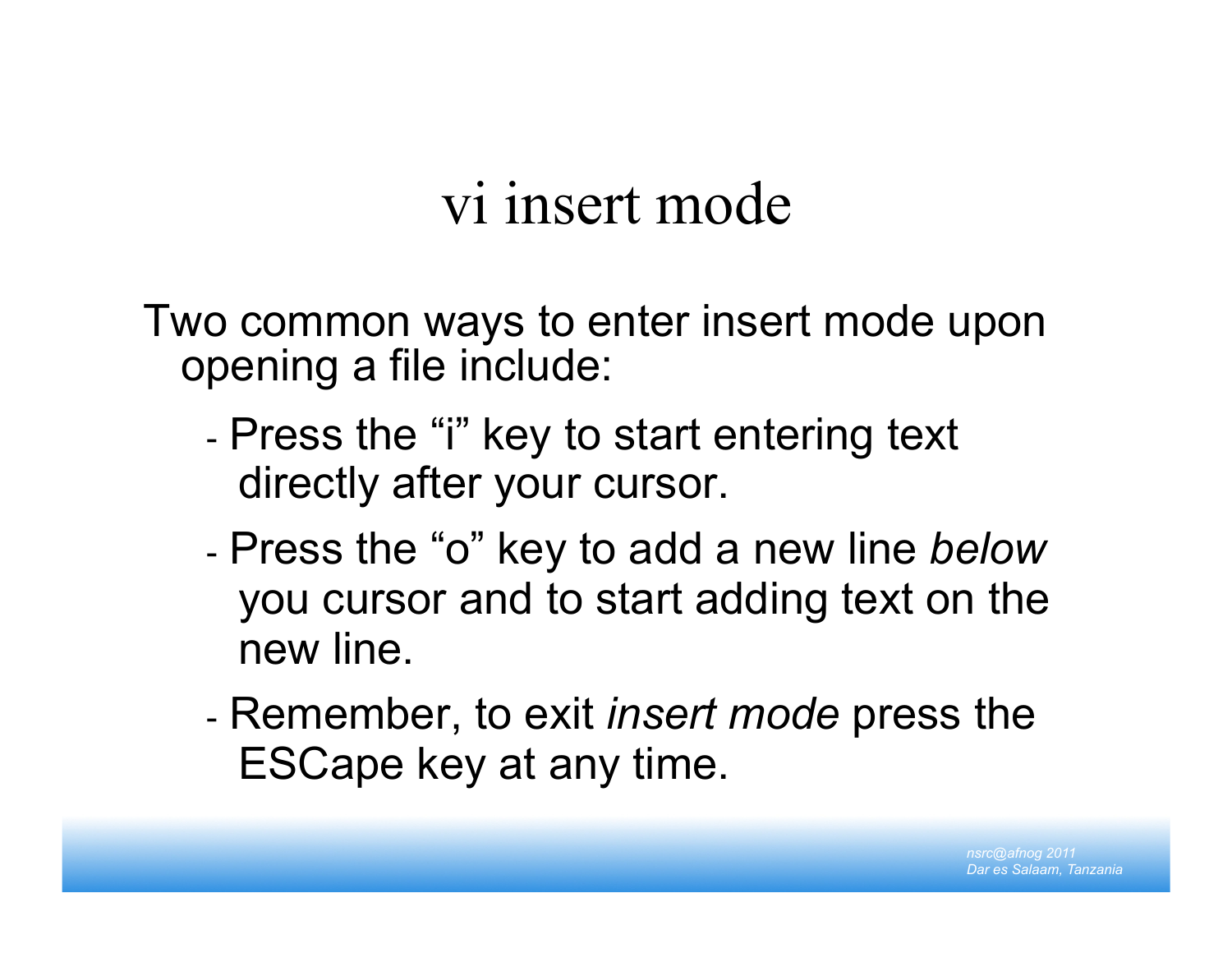#### vi command mode

There are many, many commands in vi, but some of the most common and useful are:

- Press "**x**" to delete a character at a time.
- Press "**dd**" quickly to press the line you are on.
- Press "/", and text to search for and press <ENTER>.
	- Press "n" to find the next occurrence of text.
	- Press "N" to find previous occurrences of text.

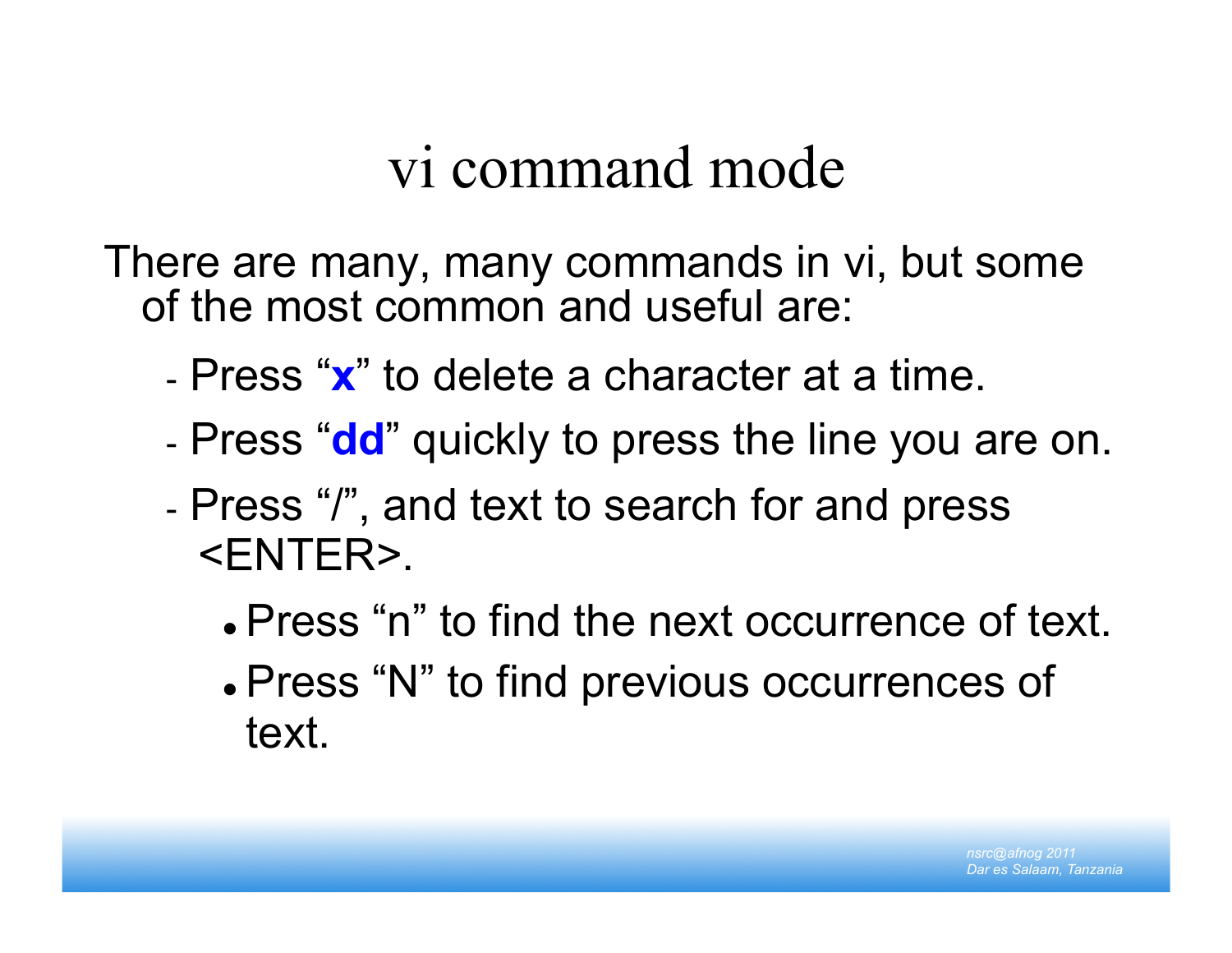#### Saving a file or "How to exit vi"

- 1. In vi press the *ESC*ape key to verify you are in command mode.
- 2. Depending on what you want to do press:
	- $\bullet$  :w  $\rightarrow$  write the file to disk
	- $\bullet$  :wq  $\rightarrow$  write the file to disk, then quit
	- $\bullet$  :q  $\rightarrow$  quit the file (only works if no changes)
	- $\bullet$  :q!  $\rightarrow$  quit and lose any changes made
	- $\bullet$  :w!  $\rightarrow$  override r/o file permission if you are owner or root and write the file to disk.
	- **:w!q** → override r/o file permission if you are owner or root and write the file to disk and quit.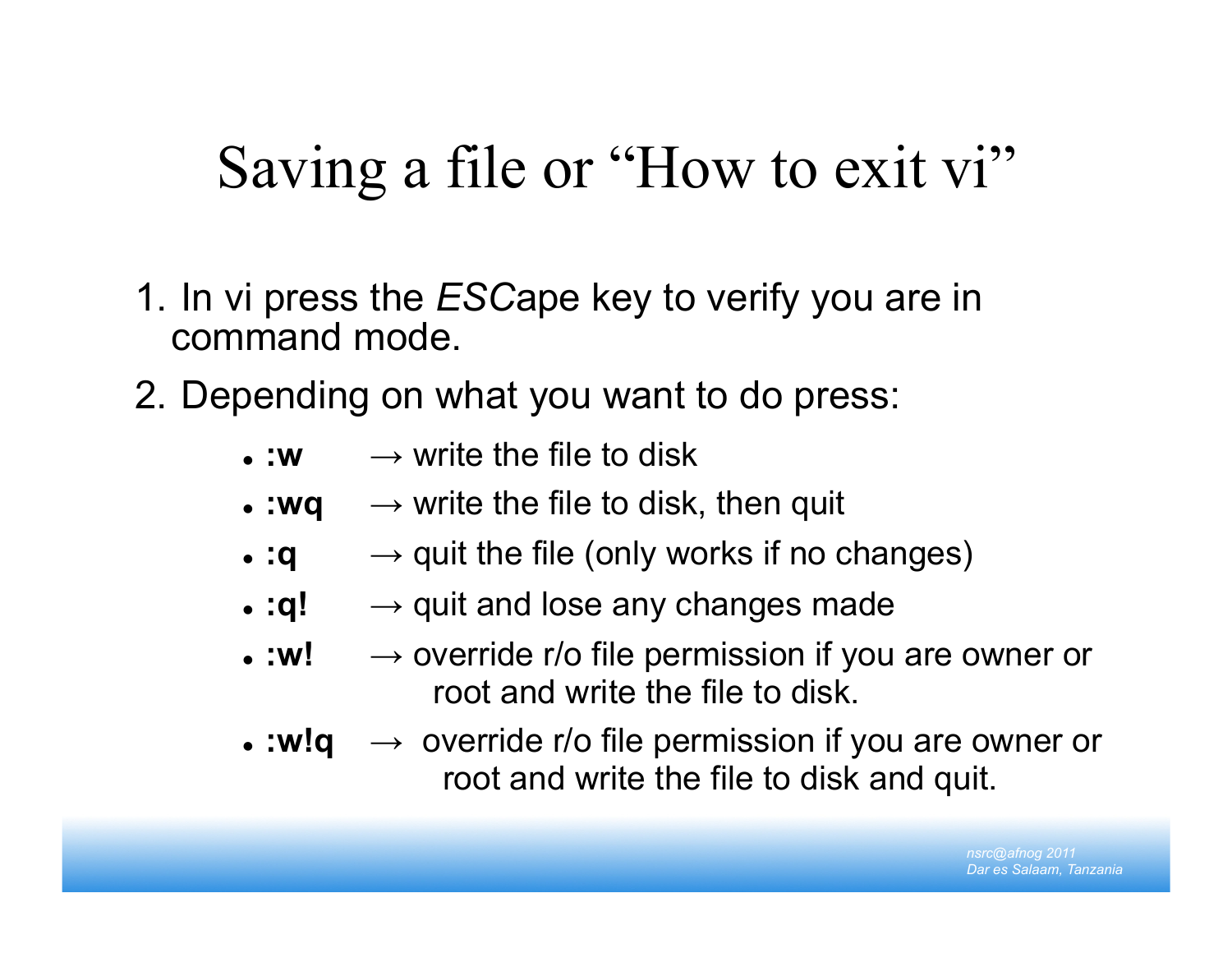# Speed-Up your Config File Editing!

- 1. In vi press the *ESC*ape key to verify you are in command mode.
- 2. To search for the first occurrence of something:
	- $\bullet$  /string  $\rightarrow$  press <ENTER>
	- "n" → press "n" for each following occurrence
	- "N" → press "N" for each previous occurrence
- 3. To replace *all* occurrences of a string in a file:
	- **:%s/***old\_string***/***new\_string***/g**
- 4. To replace *all* occurrences of a string in a file:
	- **:%s/***old\_string***/***new\_string***/gc**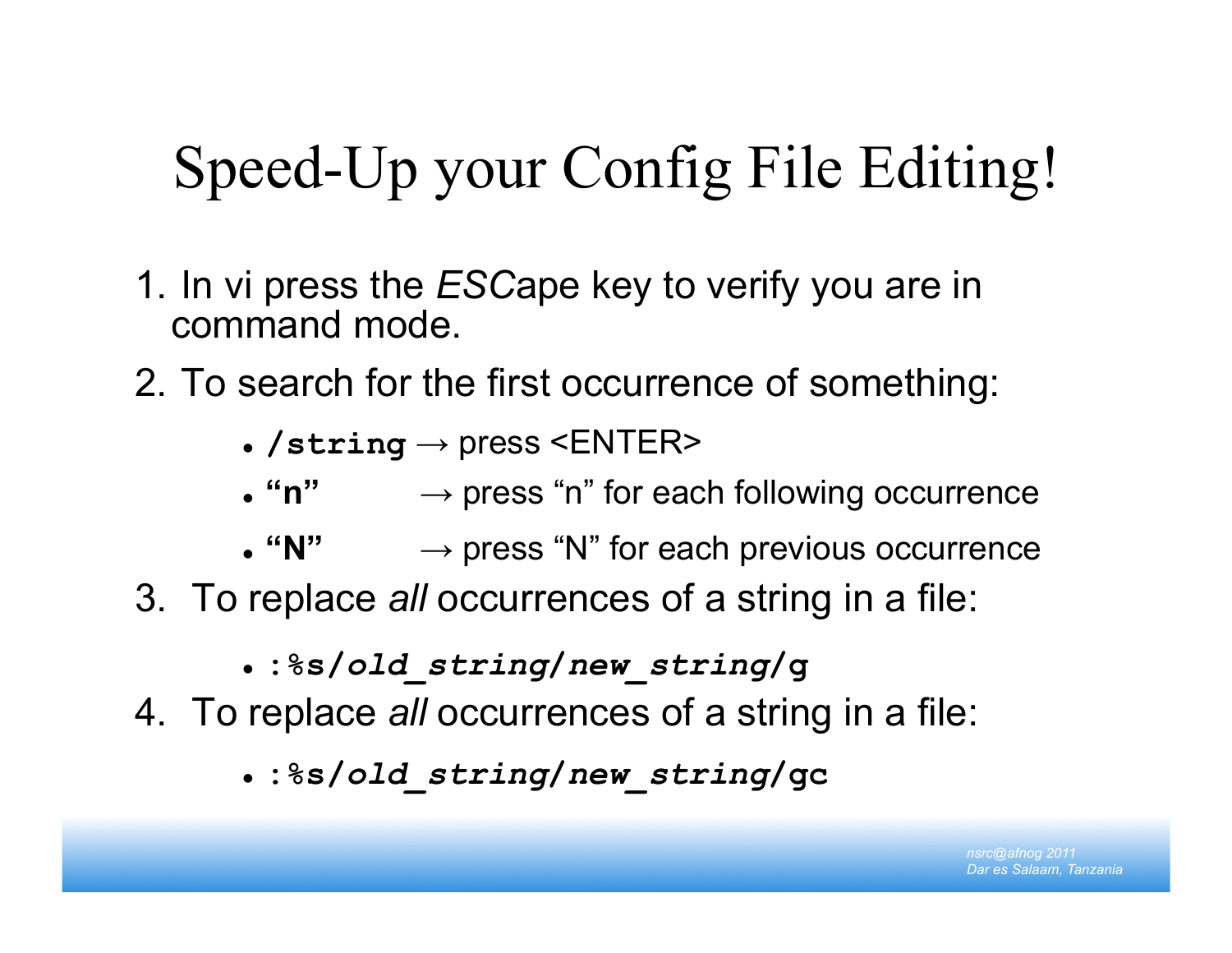### Speed things up some more!

- 1. In vi press the *ESC*ape key to verify you are in command mode.
- 2. Go directly to a specific line number
	- $\cdot :NN \rightarrow press \leq NTER$ . If NN=100, go to line 100
- 3. Go to start/end of a line
	- press *Home* or press *End* on your keyboard
- 4. Go to top/bottom of a file:
	- press *ctrl-Home* or press *ctrl-End* on your keyboard
- 5. Undo the last change you made (in command mode)
	- **press "u"**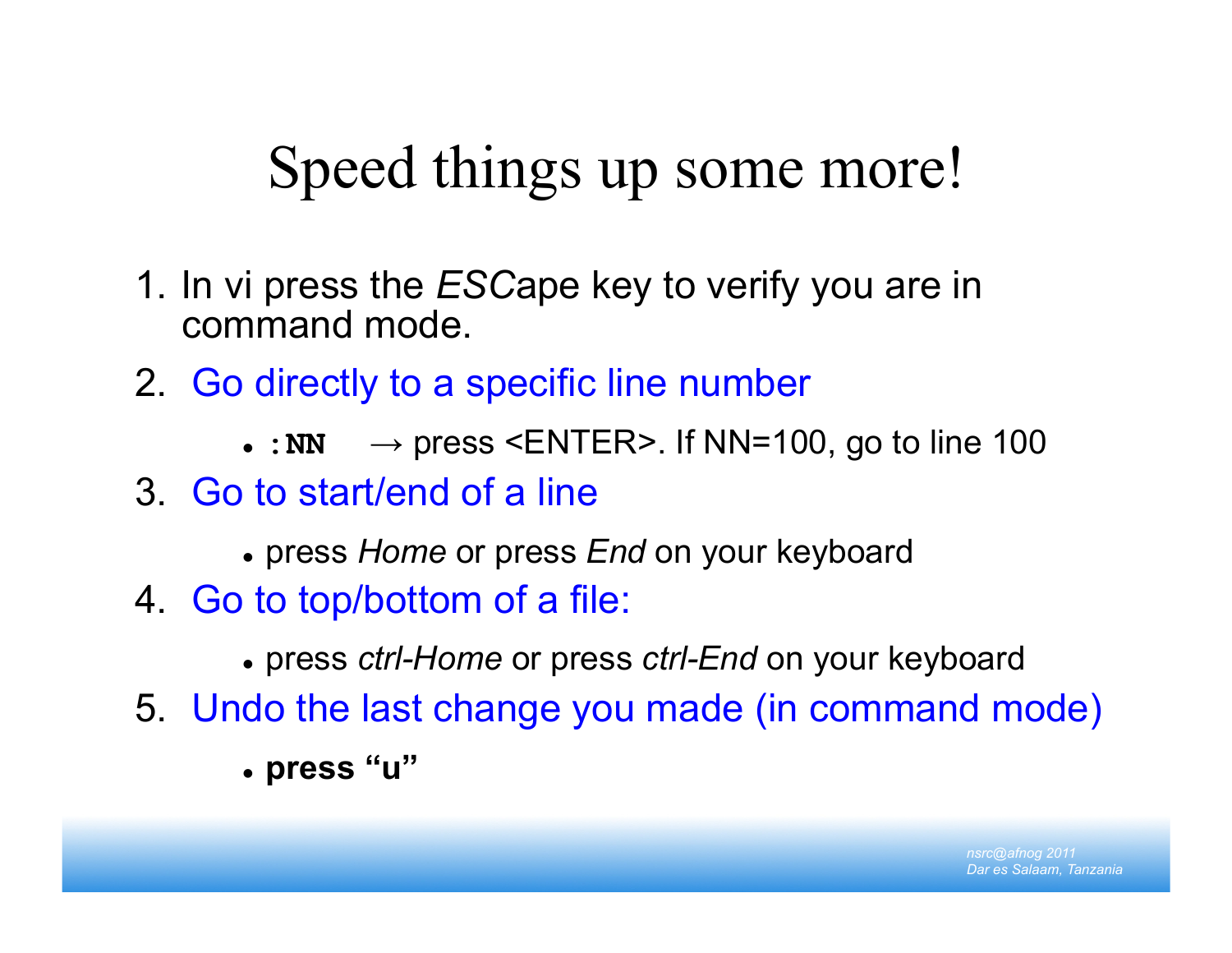# Editing configuration files

There are patterns to how configuration files work:

- The most common comment character is "#".
- After that you'll see " $\prime^*$  ....  $\prime''$ " or "//".
- There are a few others, but they are less common.

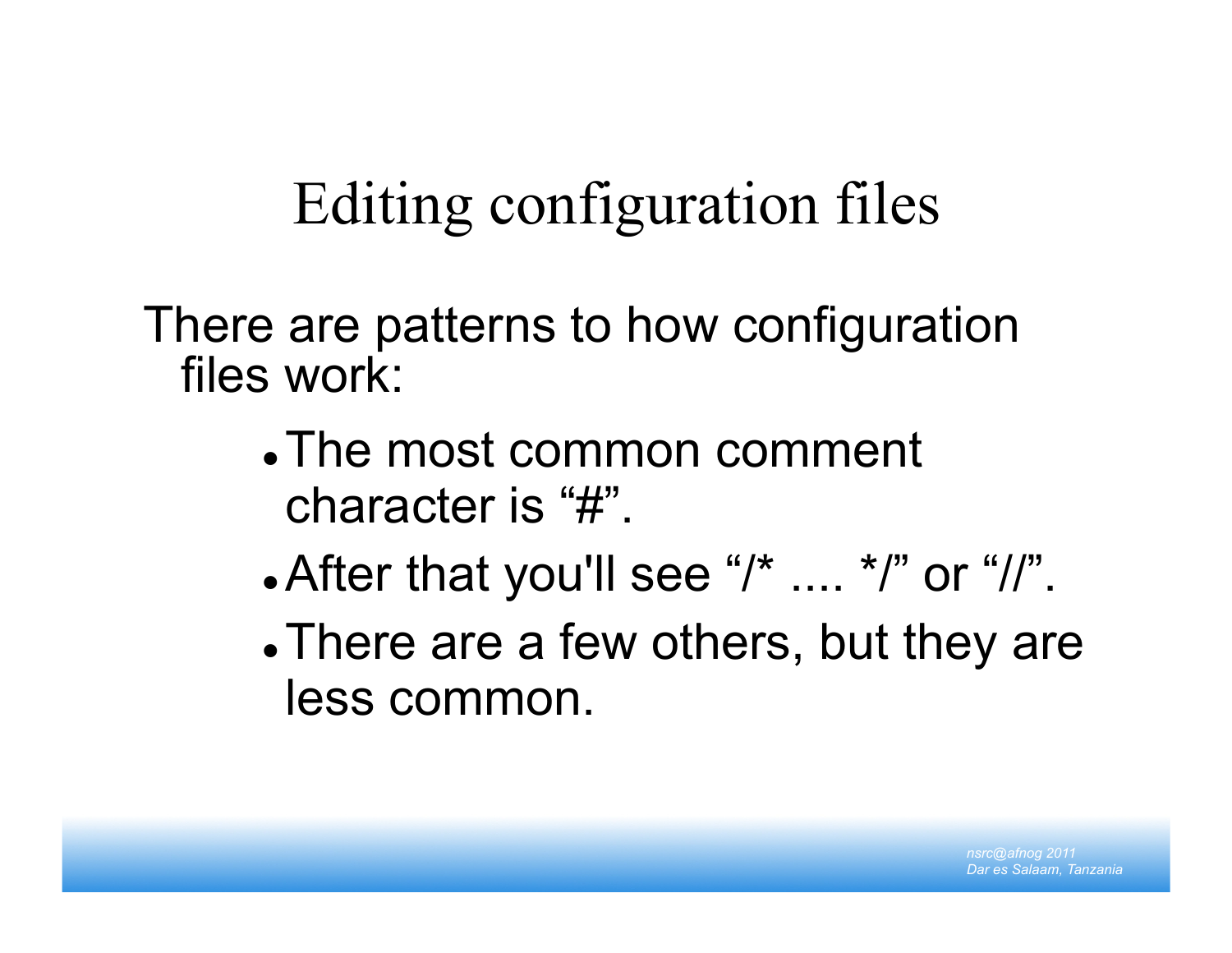### Editing configuration files cont.

Some configuration files have lots of comments and few directives. Others are the opposite.

#### Blocks of configuration may be indicated in a programmatic manner, i.e.:

<VirtualHost \*>

<SubSection>

directive

directive

</SubSection>

</VirtualHost>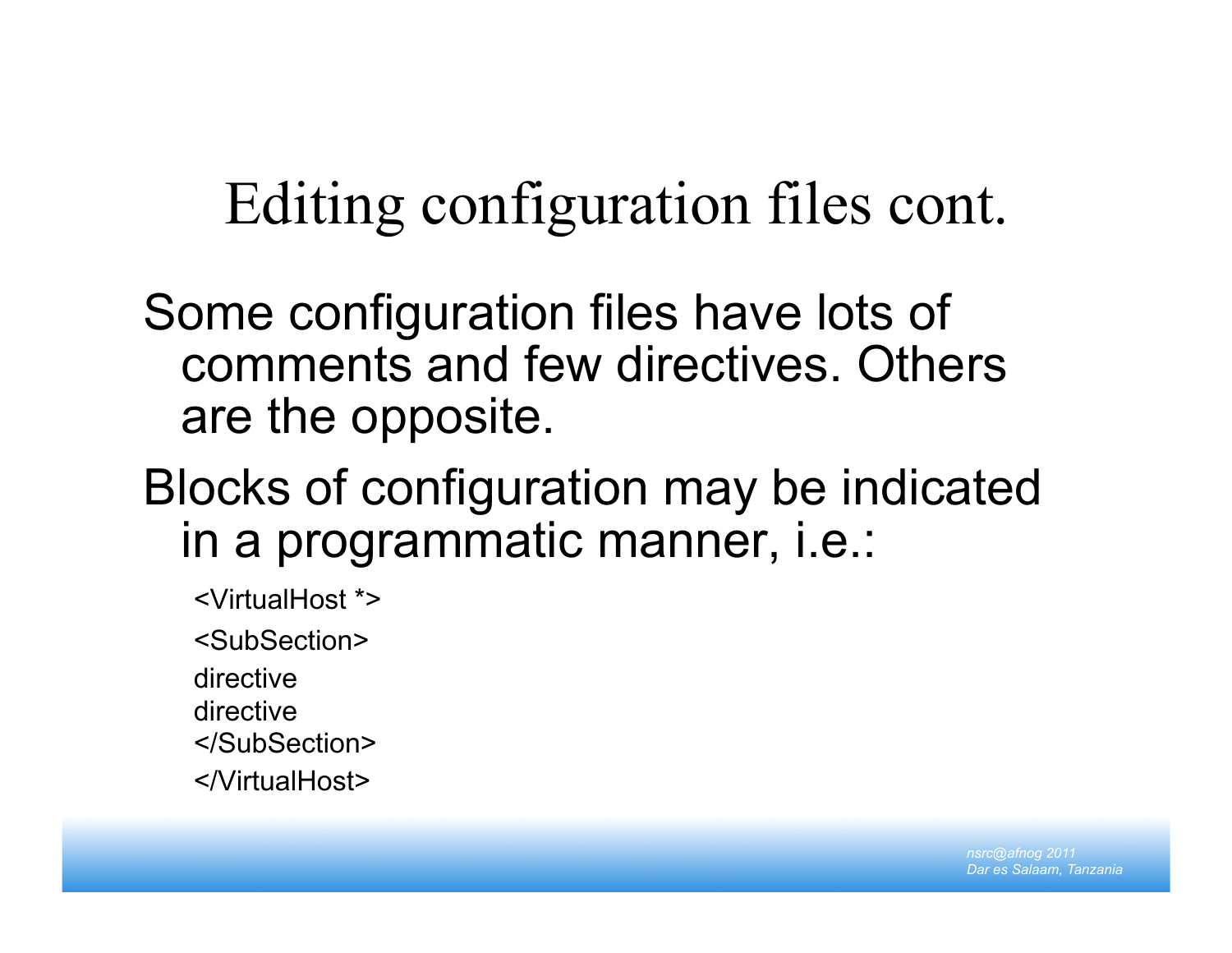### Editing configuration files cont.

#### Another standard is to do the following:

- ## comment
- ## comment
- # default setting=off

To change the default do:

```
default setting=on
```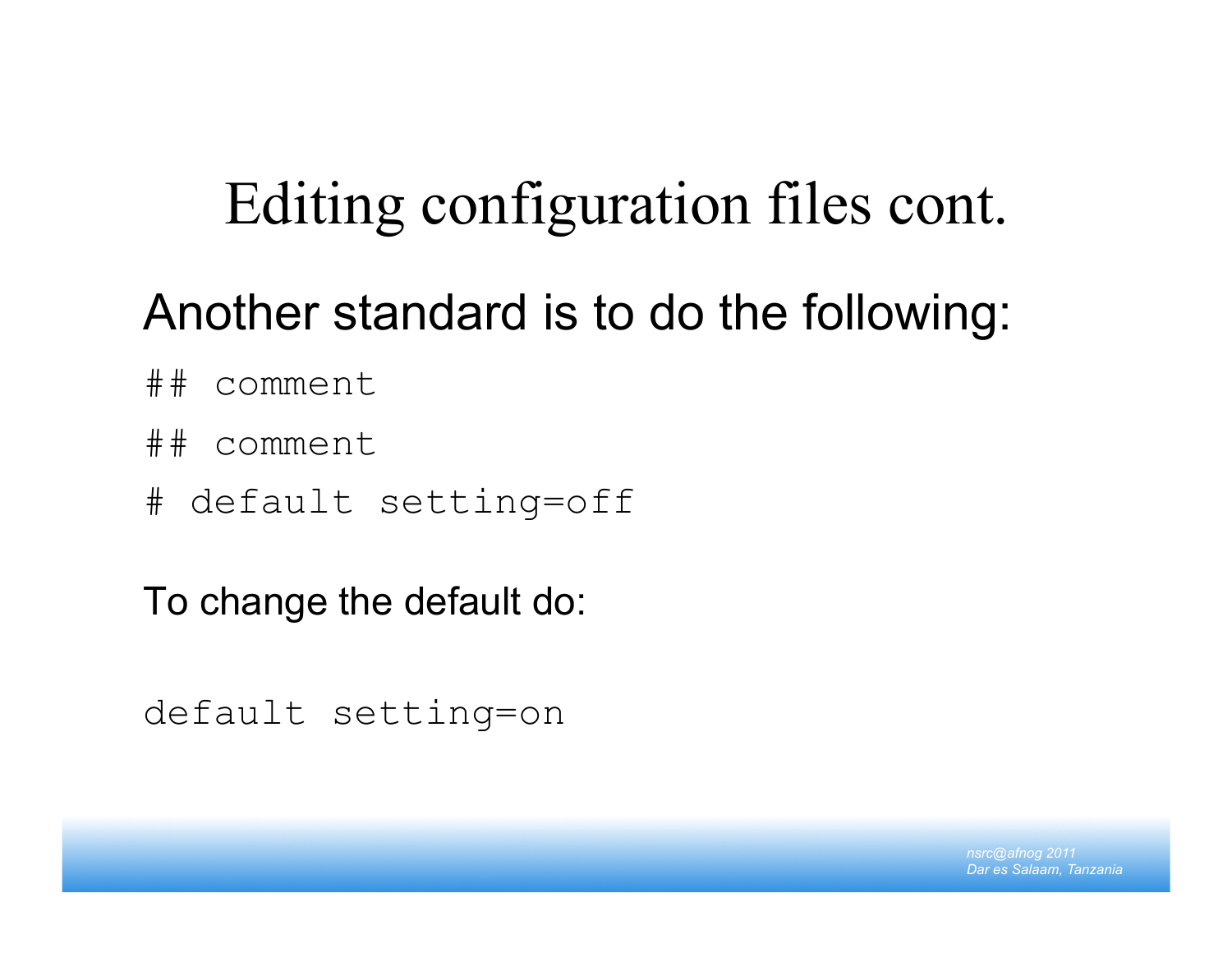# Editing configuration files cont.

Things to watch out for:

- Spaces
- Quotes and single quotes: "directive" or 'directive'
- Caps or CamelCase syntax
	- Localhost="myhost"
	- LocalHost="myhost"
- Line end indicator (: or ;)
- New-line or continuation character "\".